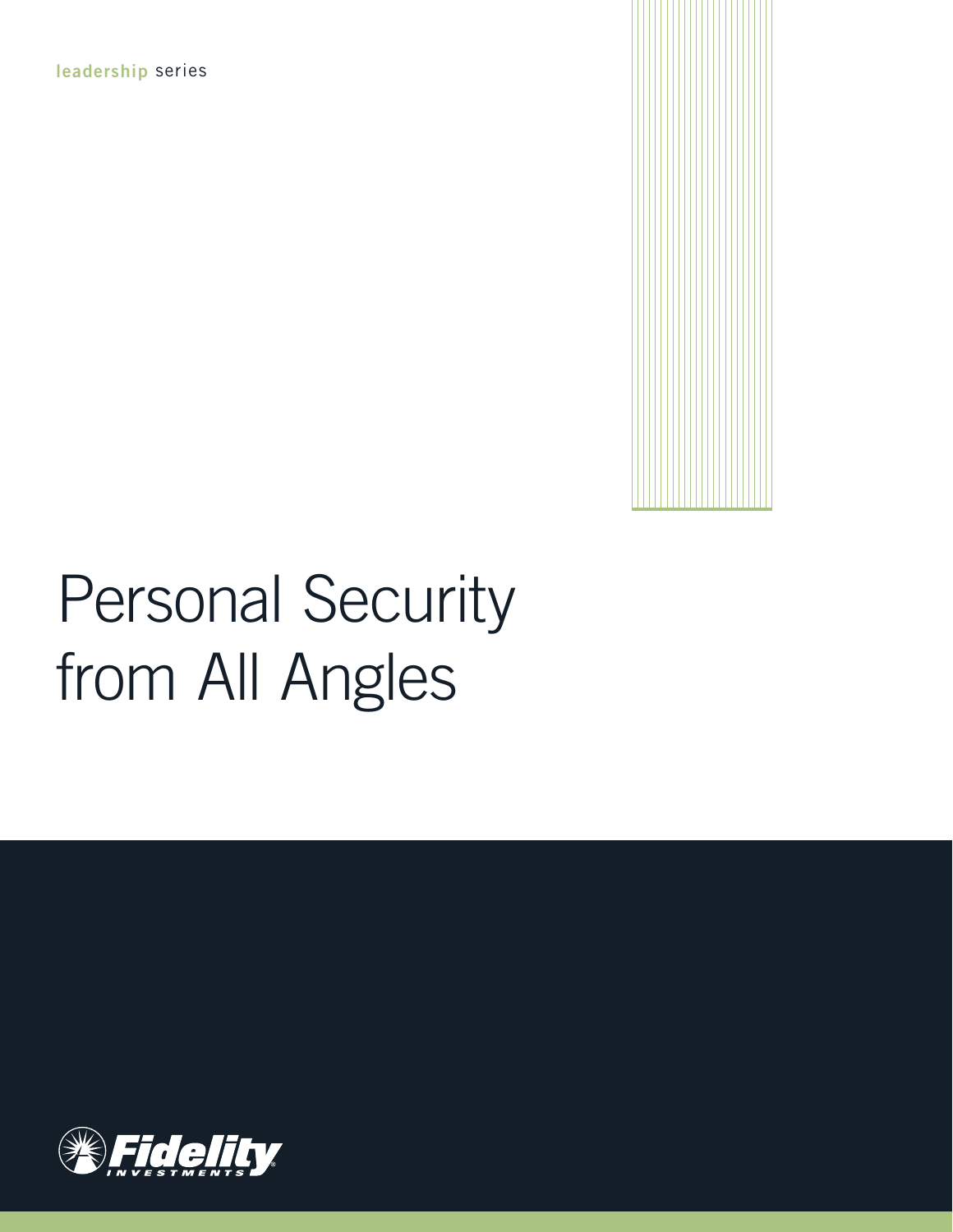# Get educated on personal security and risk

| <b>Cyber Fraud</b>              |    |  |
|---------------------------------|----|--|
| Managing Your Digital Footprint | 6  |  |
| Home Safety and Security        | 8  |  |
| Vetting Individuals with Access | 10 |  |
| <b>Travel Safety</b>            | 11 |  |
| <b>Protecting Elders</b>        | 12 |  |
| Resources                       | 13 |  |

**" Fidelity Security** employs the most sophisticated technologies and best practices available in an effort to make certain that your sensitive information and accounts are well protected, both online and in person. See Fidelity.com for the security features we provide.

GARY ROSSI VICE PRESIDENT FIDELITY SECURITY SERVICES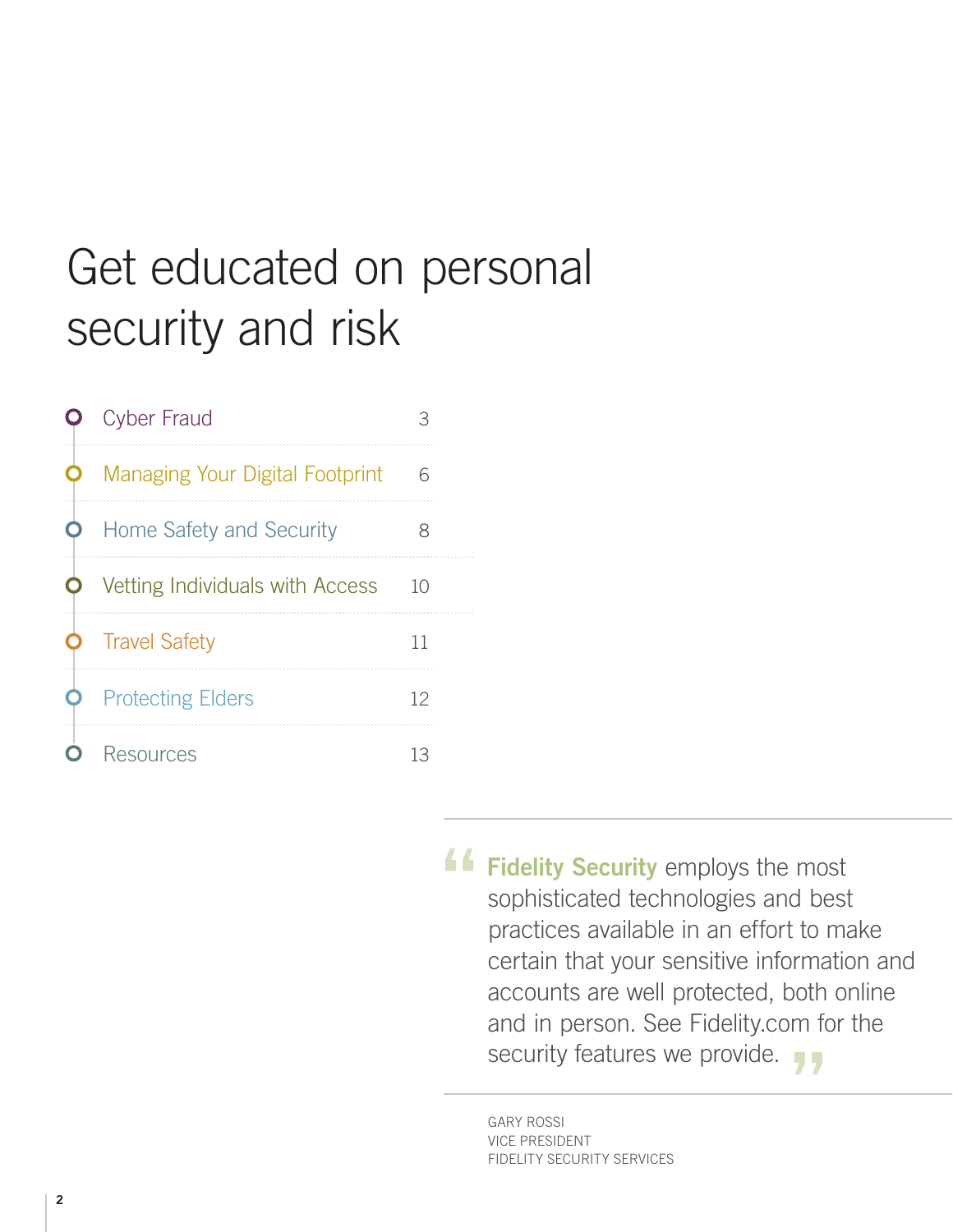# **Cyber Fraud**

O

While most people recognize that online fraud, or cybercrime, is a potential threat, few know how or why they may be at risk. Not understanding who the adversary might be or how they commit their crimes can put individuals at risk.

# **"The Bad Guy"**

Economic cybercriminals pose the greatest online risk to your and your family's financial data and assets. Make no mistake; many of these thieves are highly skilled and sophisticated, and use technology to steal.

## **How cybercriminals operate**

**Indiscriminant targeting**—these criminals cast a wide net, hoping the sheer quantity of potential victims will yield sufficient economic benefits (see Scam Dictionary, page 4).

**Specific victim targeting**—a growing and more-concerning trend. In these cases, criminals spend a great

deal of time and effort identifying a worthwhile target. They develop a victim profile based on public and private information with the goal of stealing from financial accounts.

Although the actual criminal act can take several forms, the basic steps are often similar. Below is a relatively common scenario.



#### **3**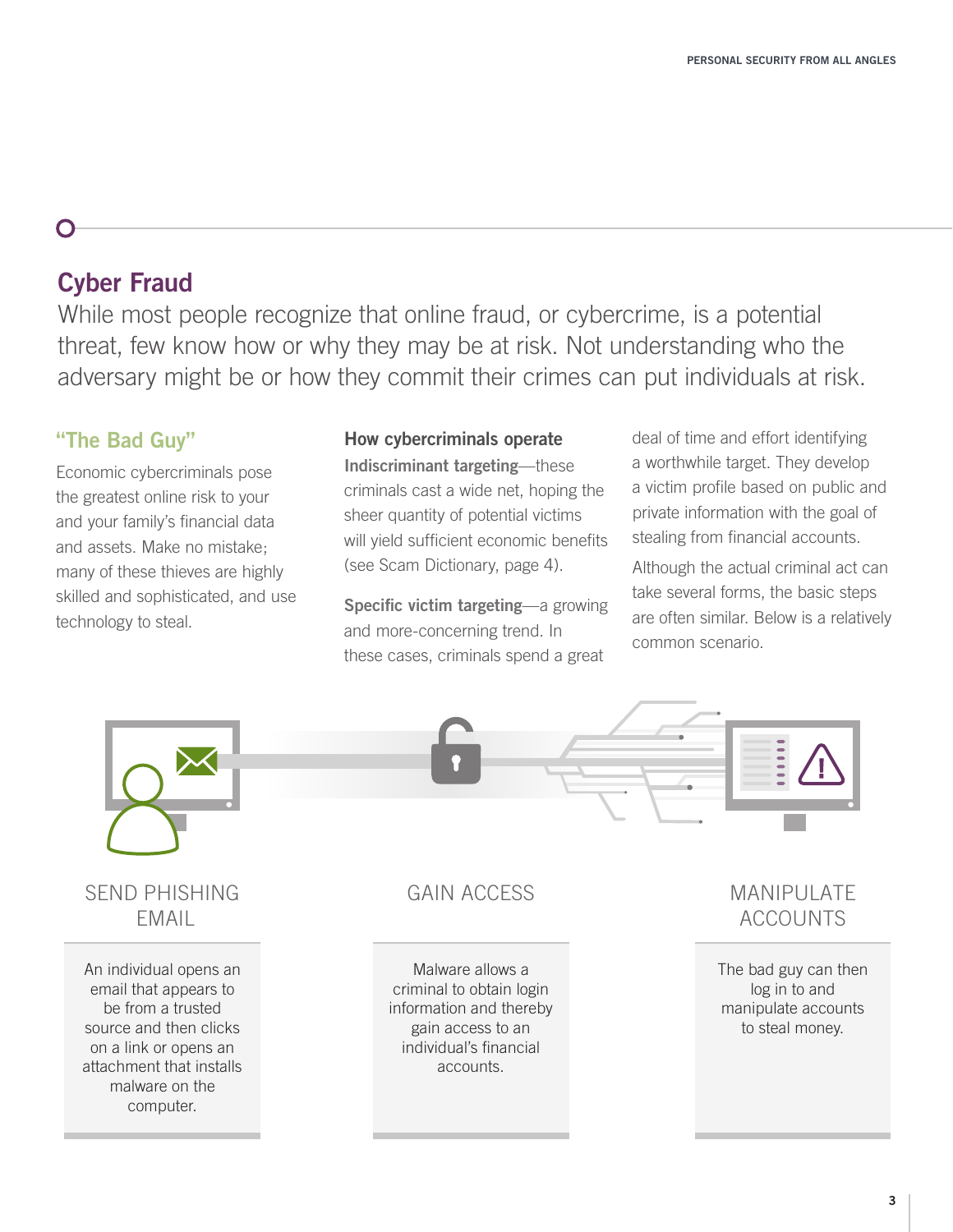### **SCAM DICTIONARY**

### KEYLOGGER

A technology that records consecutive keystrokes on a keyboard to capture username and password information.

## PHISHING

An attempt to obtain financial or other confidential information from a user, typically by sending an email that mimics a legitimate organization, but contains malware (e.g., keylogger) that operates in the background to collect sensitive information.



## SPEAR PHISHING

A highly personalized form of phishing where an email appears to be from a friend or financial institution, with an attachment or link to a site that downloads malware—usually spyware or a keylogger that operates in the background to collect sensitive information.



#### MALWARE

A software program designed to damage or cause unwanted actions on a computer system, including viruses, worms, and Trojan horses.



#### RANSOMWARE

A type of malware that restricts access to computer systems until the target pays a ransom to the malware operator to remove the restriction.



#### WHAI ING

A spear-phishing technique that targets high-net-worth individuals, family offices, and corporate executives.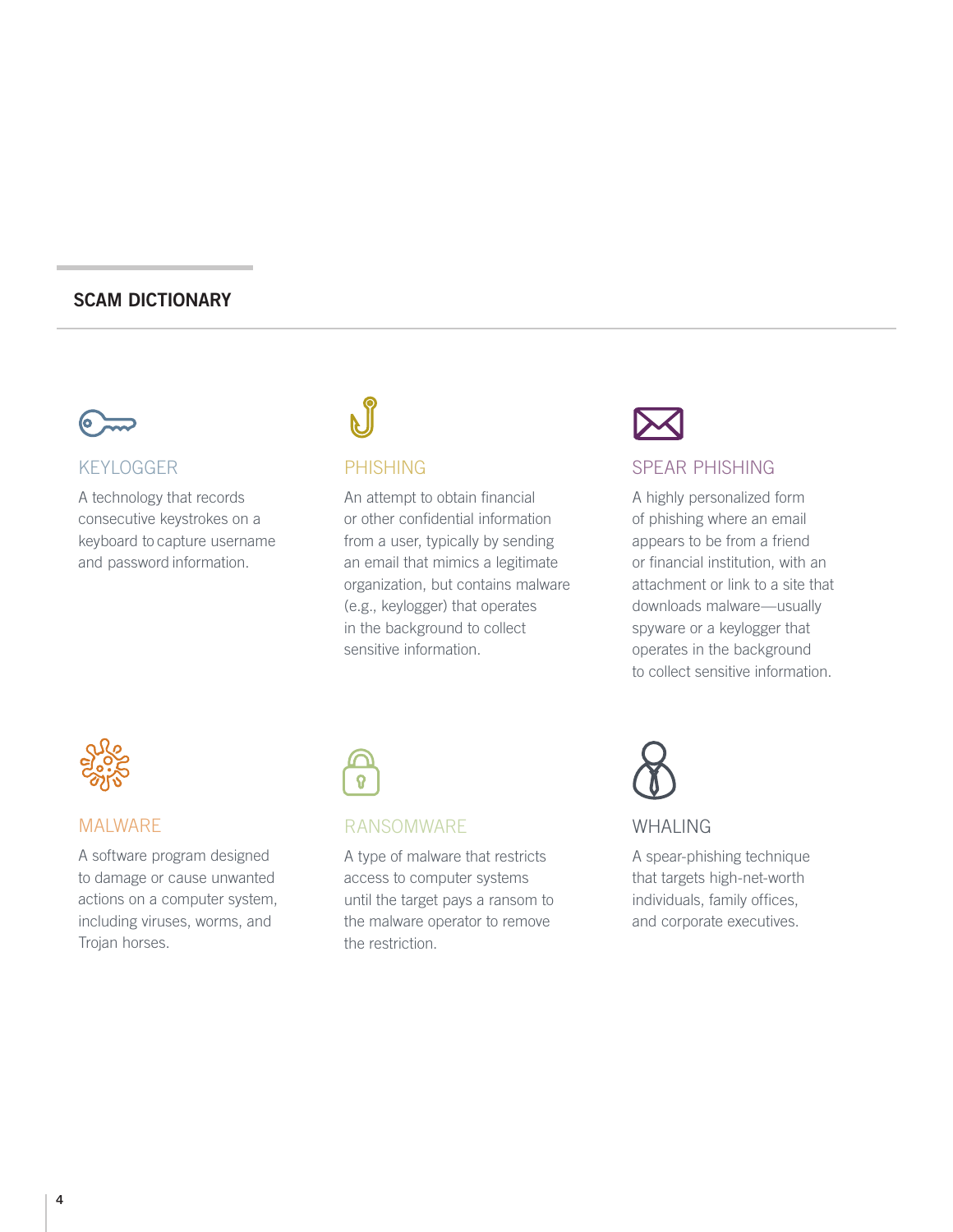# **Make yourself a difficult target**

Taking some of these simple steps may discourage a potential adversary.

#### **Limit your exposure**

Treat your computing devices as you would your front door—restrict access and use strong security measures.

# ACCESSING ACCOUNTS EMAILS ADDITIONAL STEPS

- Use two-factor authentication whenever possible.
- A password's length and complexity determine its strength.
- Do not use the same password formultiple financial relationships.
- Change passwords frequently even strong passwords.
- Always access accounts via a secure network. The convenience of public Wi-Fi is more than offset by the exposure of your login credentials to potential thieves that "hijack" the network's traffic, capturing sensitive documents and passwords.
- Ensure that your financial services firms offer fraud guarantees and strong authentication options.

Emails can be the easiest way for a criminal to transmit malware to your device.

- Use a dedicated email account for financial transactions.
- Be wary of unsolicited emails especially if there is a link to a website or a request for personal information—even if they appear to come from a recognized entity.
- Ask yourself if the email attachment seems necessary and if it makes sense. For example, does your favorite charity typically email you? Does your alma mater often ask you to open an attachment within its emails?

- Consider using a dedicated device for financial transactions.
- Install industry-standard systems and software, keep them up to date, and perform regular backups—including on mobile devices.
- Regularly back up sensitive data to an external drive and the cloud to protect yourself from ransomware.
- Consider adding a "security freeze" at the credit bureaus to avoid additional accounts being opened in your name.
- Leverage voice biometrics, such as Fidelity MyVoiceSM.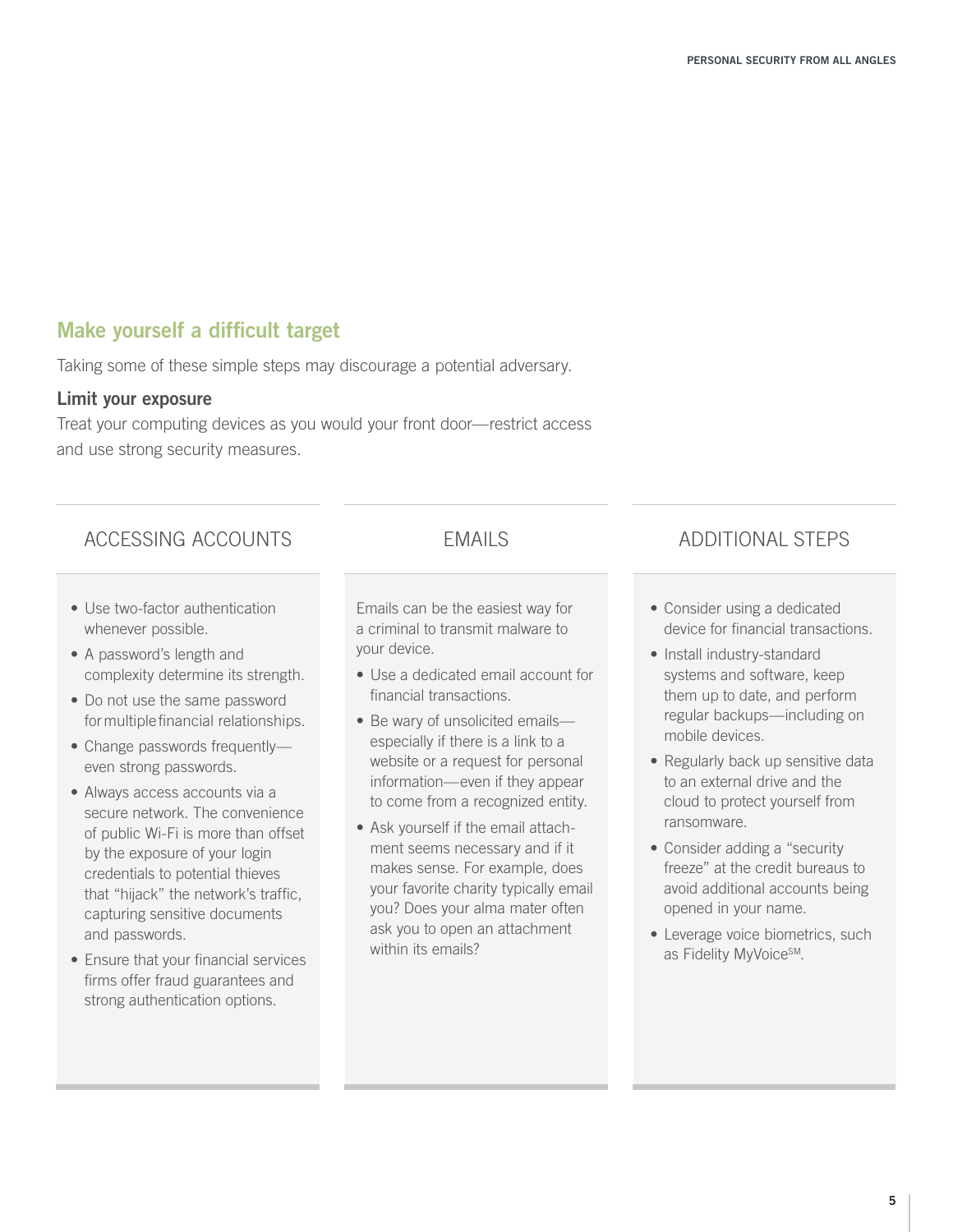# **Managing Your Digital Footprint**

Online personal information can increase your "surface area" for attack. Protect yourself from unwanted attention, and know what is online about you and your family.

# **How much of your private information is actually public?**

- LinkedIn and other business networking sites
- Facebook, Twitter, Instagram, and other social media sites
- Online ancestry/genealogy sites
- Corporate websites containing executive biographies
- Profiles related to outside affiliations (boards, charities, etc.)
- Real property records (home listings, local assessor information, etc.)



# **Reduce online access to your information**

- $\Box$  Professional consultants can determine what is online about you and your family.
- $\Box$  Limit disclosure of unnecessary details on social/business networking sites.
- $\Box$  Enable security features available on social media sites, and stay abreast of current privacy policies.
- $\Box$  Ensure family consistency in limiting online information.
- Review online biographies and limit the level of personal detail.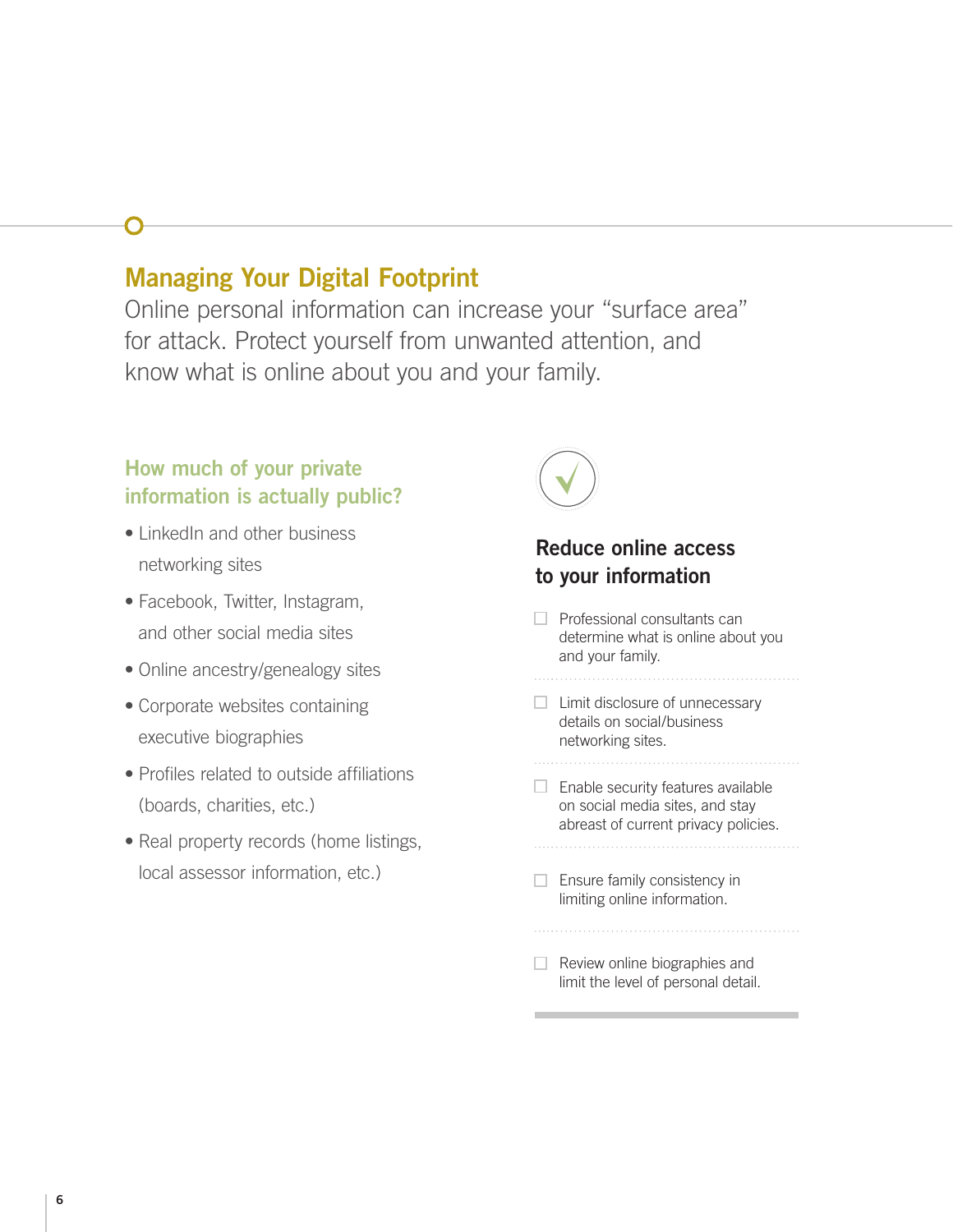# **Best practices**

- Don't broadcast travel plans.
- Ensure family does not publicly share information as it happens, such as "We are boarding our flight for Europe!"
- Be aware of posting photos tagged with locations.
- Limit personal information on automatic "out-of-office" replies.

# WHEN TRAVELING WHEN DONATING MONEY OTHER CONSIDERATIONS

- Charities and political organizations are often required to periodically disclose donor information.
- Consider using business addresses or a personal P.O. Box for these purposes.

- Ensure photos and personal documents are stored in a secure online repository or offline.
- Remove detailed photos and information from old real estate listings to provide only basic information to those who look up your address online.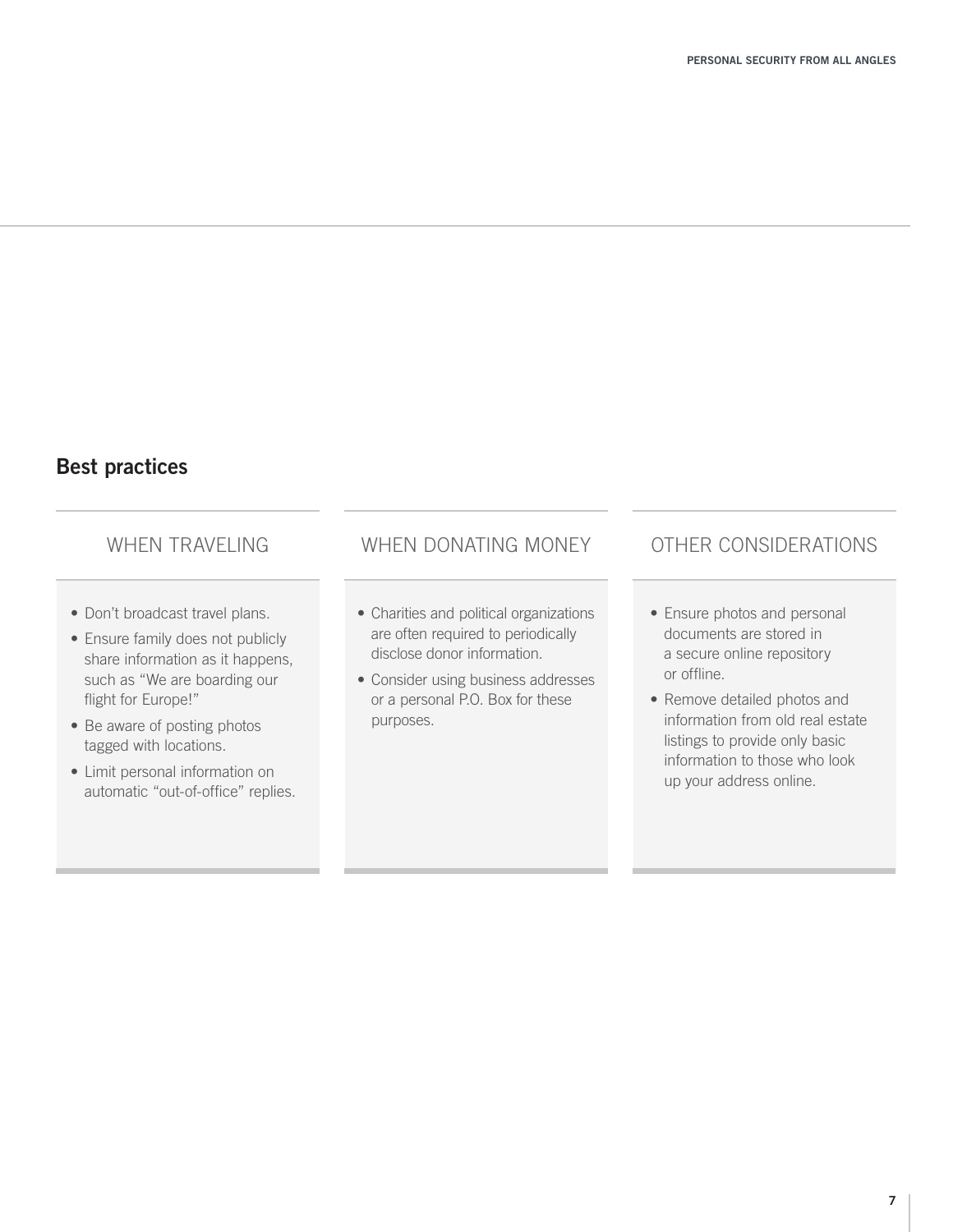# **Home Safety and Security**

A comprehensive residential safety and security plan can provide you with peace of mind while you enjoy the comforts of your home. An effective plan involves taking reasonable, practical precautions to mitigate common issues. Consider the following:

While many homeowners have installed (or inherited) home alarm systems, they do not fully understand their features or monitoring strategy.

Who has access to your home, family, and personal information?

Do you have an emergency plan for such events as a medical situation or severe weather?

#### **RESIDENTIAL SAFETY AND SECURITY TAKES MANY FORMS**

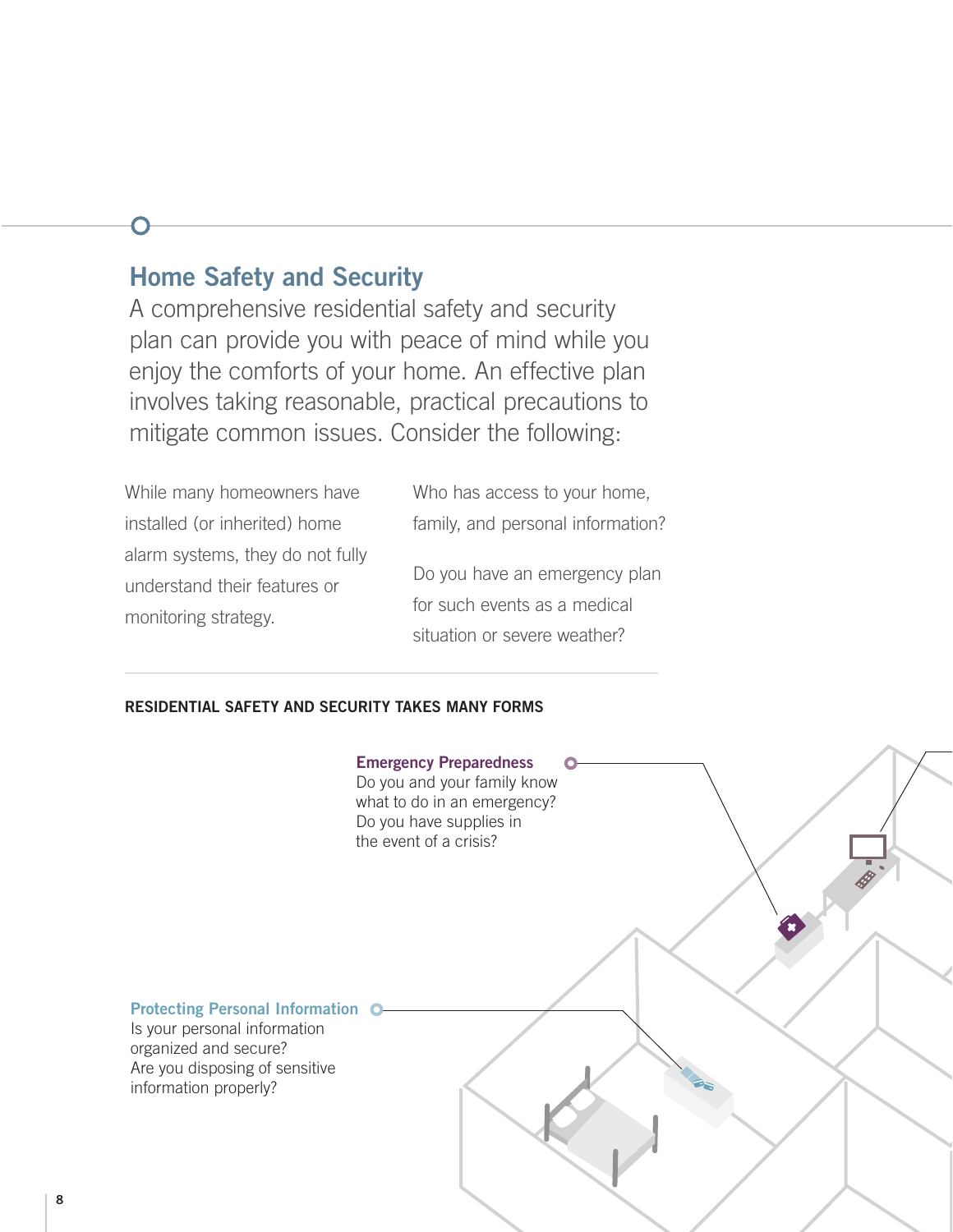# **Secure Your Home**

- $\Box$  Consider a professional "all hazards" risk assessment that will assess your home in a wide range of areas.
	- Ensure consultants are independent fact finders not tied to a specific product or service.
	- Similar to a comprehensive home inspection, a finished product should provide a roadmap with action steps to reduce risk.
- $\Box$ Meet with your alarm service provider and review monitoring protocols.
- $\Box$  Enable included security features on your home network/ router (firewalls, change default passwords, etc.).
- $\Box$  Consult a licensed locksmith to ensure that keys cannot be easily duplicated, or consider alternate locking devices.
- $\Box$  Review physical security features of your home and property. Are pathways well lit with motion-activated lighting? Is landscaping cut back to eliminate potential hiding spots?
- Organize personal files and П. properly store or shred them when they're no longer needed.
- $\Box$  Review public websites for emergency preparedness information.

# **Home Network** Do you regularly back up data? Do you have a strong password protecting your router from being hacked? **The "Internet of Things"** Besides your home computer, many common devices can provide a window into your personal network (thermostats, appliances, etc.).

# **Alarm System Monitoring**

Do you know how your home is monitored and what will occur in the event of alarm activation?

#### **Controlling Physical Access**

Who has keys or alarm codes to your home? Do you use the alarm you have? Is the lighting around your home sufficient?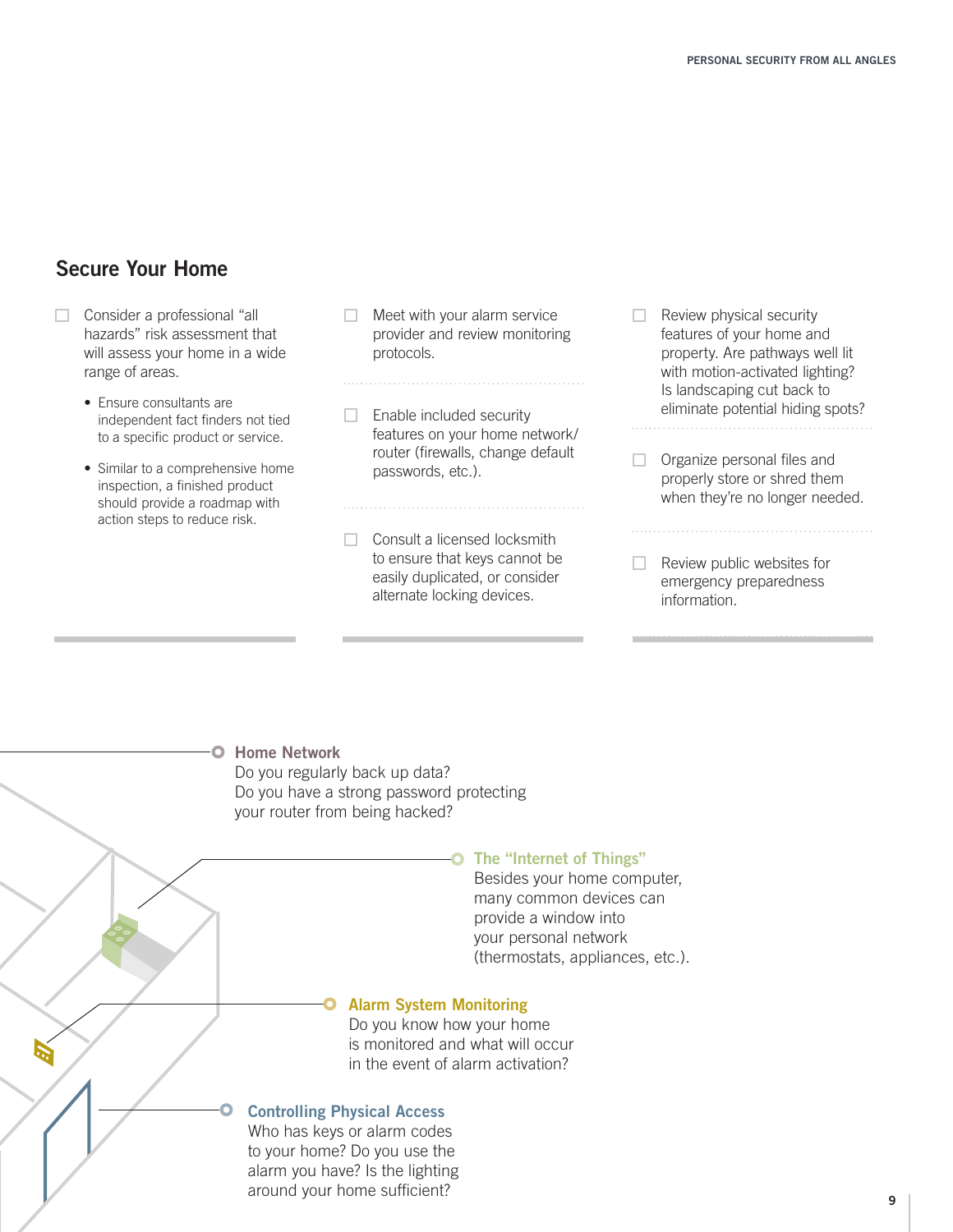# **Vetting Individuals with Access**

While it's uncomfortable to think anyone with access to your home would abuse that trust, it is worth investing the effort to properly screen individuals with access.

It's not just about full-time or live-in help. Part-time employees, such as tutors, nannies, dog walkers, and cleaners, may have as much access as a housekeeper.

 $\bigcirc$ 

Online search engines (Google, Yahoo, etc.) can help you conduct basic research and may highlight obvious issues or areas for concern.

With individual consent, online providers can perform local or national criminal checks, if provided with basic personal information.

Be aware that individual state laws vary widely on what type of information may be publicly available, for how long, and how it can be used when making employment decisions.

Comprehensive vetting by professional providers can examine multiple aspects of an individual's background, including credit history, employment, and education verification.

**10**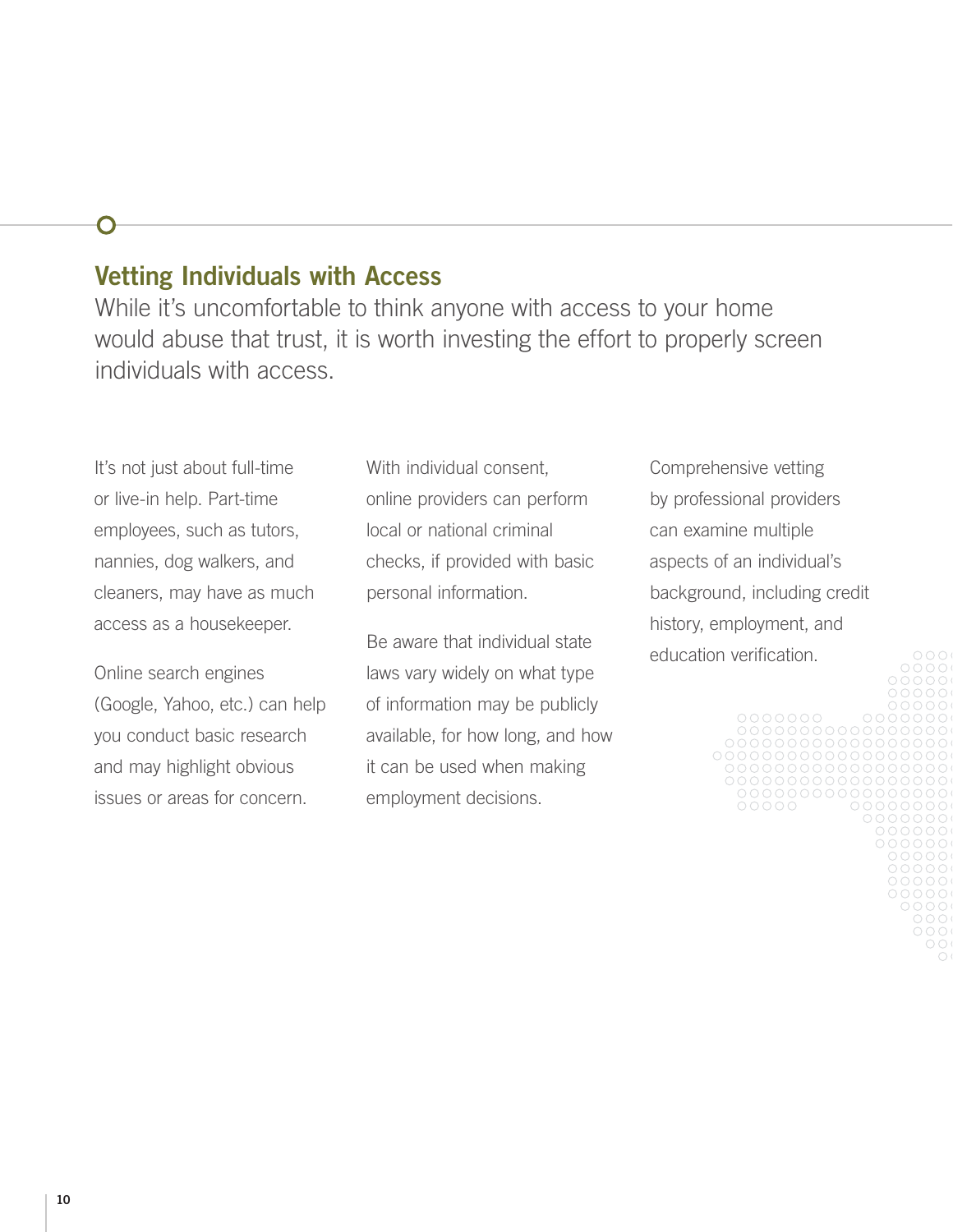# **Travel Safety**

Accidents happen everywhere. Taking a few reasonable steps to assess your personal risk when traveling will go a long way toward ensuring that you and your travel companions are well prepared.

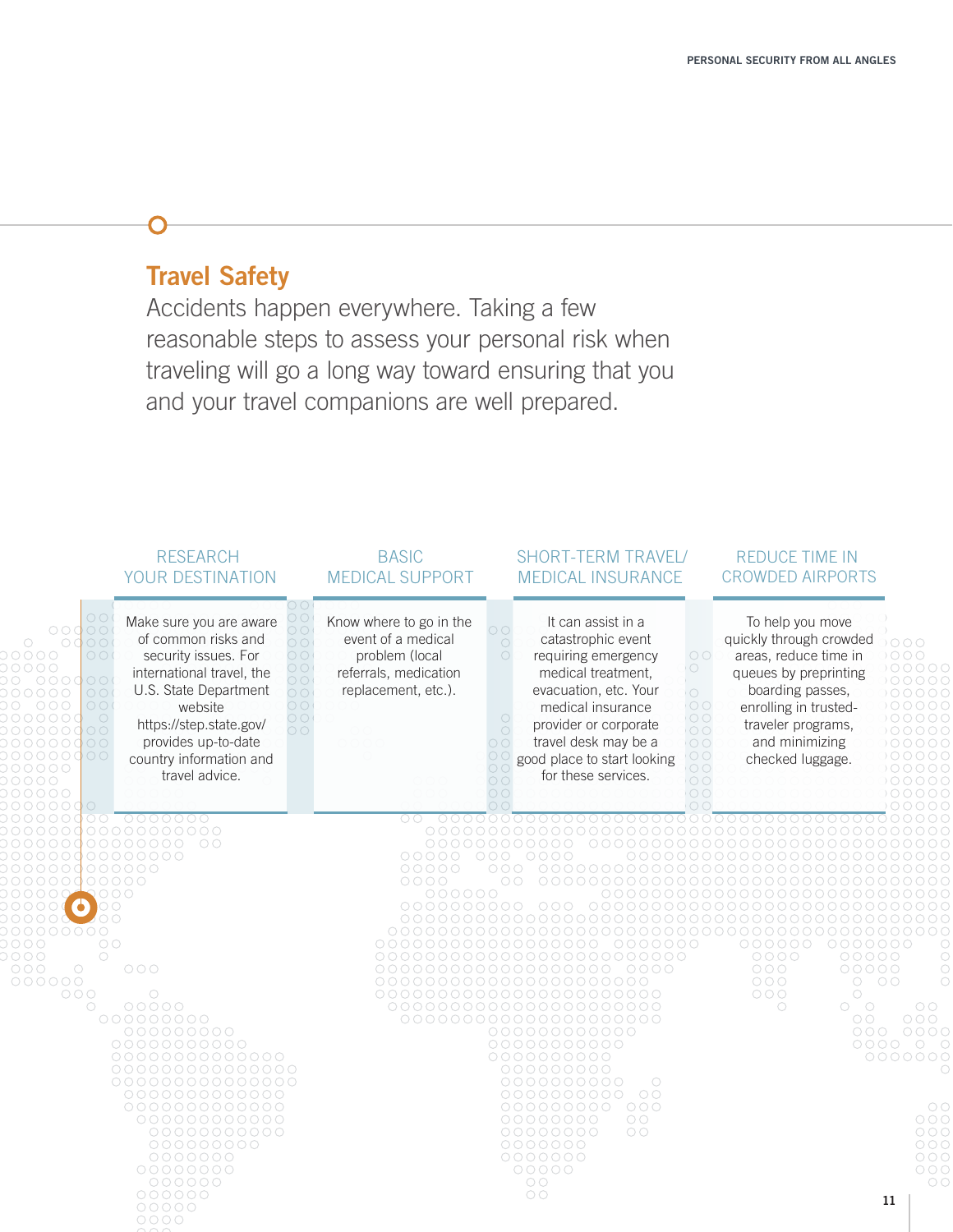# **Protecting Elders**

Unfortunately, one of the fastest growing areas of fraud is the financial exploitation of our senior population. Although cognitive decline associated with age, mental disabilities, injuries, dementia, or other medical conditions can present significant risk factors, victims of financial exploitation may not be suffering from any diminished capacity issues. Their funds may be misappropriated at the hands of a trusted individual, as the result of undue influence, or by falling victim to a variety of scams targeting vulnerable populations.

Although every situation is different, to the right are three practical steps to reduce the risk of an elderly person being victimized. Also, a link to Fidelity's publication, "Aging Well: A planning, conversation, and resource guide," can be found on page 13.

**f** One in five elderly people will be financially exploited. Only 1 in 44 cases are reported.

# 1

### **Create oversight**

Ideally, more than one trusted person should have insight into their financial activity. Work with family and friends to create clear accounting for a senior citizen's financial accounts.



#### **Set alerts**

Set up automatic alerts with financial institutions that trigger when significant transactions are requested, or when profile changes are made.



## **Act quickly**

If you are concerned about potential fraud, seek assistance early—problems will only get worse over time. Your Fidelity representative can assist you.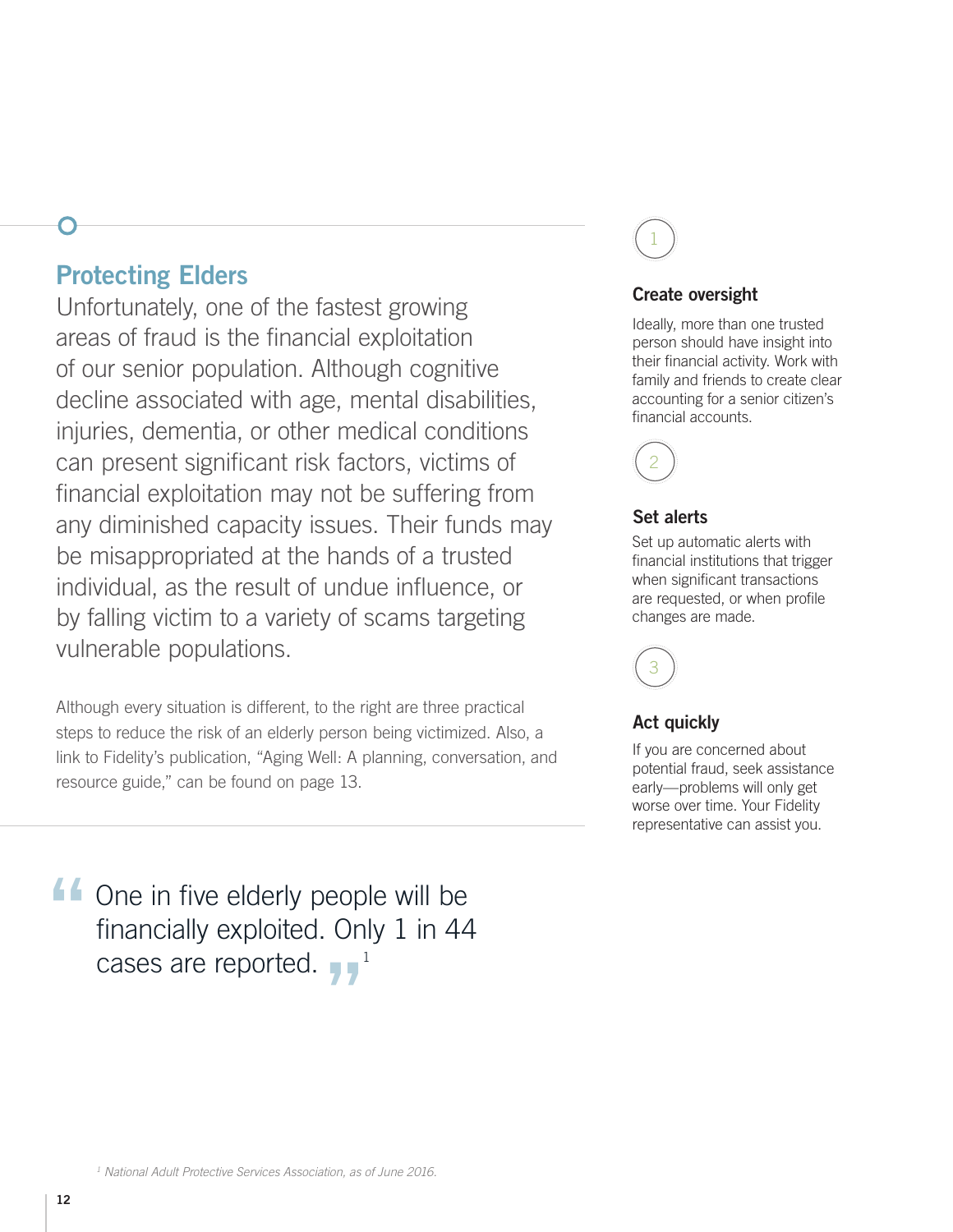# $\overline{O}$ **Resources**

| <b>Fidelity Security Overview</b><br>https://www.fidelity.com/learning-center/personal-finance/family-financial-safety/security-360                                                                                                                                                                                       |
|---------------------------------------------------------------------------------------------------------------------------------------------------------------------------------------------------------------------------------------------------------------------------------------------------------------------------|
| <b>Fidelity Customer Protection Guarantee</b><br>https://www.fidelity.com/security/customer-protection-guarantee                                                                                                                                                                                                          |
| How to add two-factor authentication on your Fidelity account<br>https://www.fidelity.com/security/soft-tokens/overview<br>1-800-FIDELITY                                                                                                                                                                                 |
| How to add voice biometrics on your Fidelity account<br>https://www.fidelity.com/security/fidelity-myvoice/overview<br>1-800-FIDELITY                                                                                                                                                                                     |
| How to add alerts on your account<br>http://www.fidelity.com/security/monitor-your-accounts                                                                                                                                                                                                                               |
| If you believe your identity has been stolen<br>www.identitytheft.gov                                                                                                                                                                                                                                                     |
| <b>Emergency preparedness for home and family</b><br>www.fema.gov                                                                                                                                                                                                                                                         |
| Selecting a vendor for background checks or internet analysis<br>http://www.napbs.com/                                                                                                                                                                                                                                    |
| Additional information on protecting seniors from exploitation<br>www.napsa-now.org<br>"Aging Well," a guide by Fidelity Investments<br>https://www.fidelity.com/bin-public/060_www_fidelity_com/documents/Aging_Well_Guide.pdf<br><b>AARP Fraud Watch</b><br>https://www.aarp.org/money/scams-fraud/fraud-watch-network/ |
| How to add a "security freeze" at the credit bureaus<br>https://www.consumer.ftc.gov/articles/0497-credit-freeze-faqs                                                                                                                                                                                                     |
| U.S. State Department-Smart Traveler Enrollment Program<br>https://step.state.gov/                                                                                                                                                                                                                                        |
| Storing critical documents in a secure digital repository<br>www.fidsafe.com                                                                                                                                                                                                                                              |